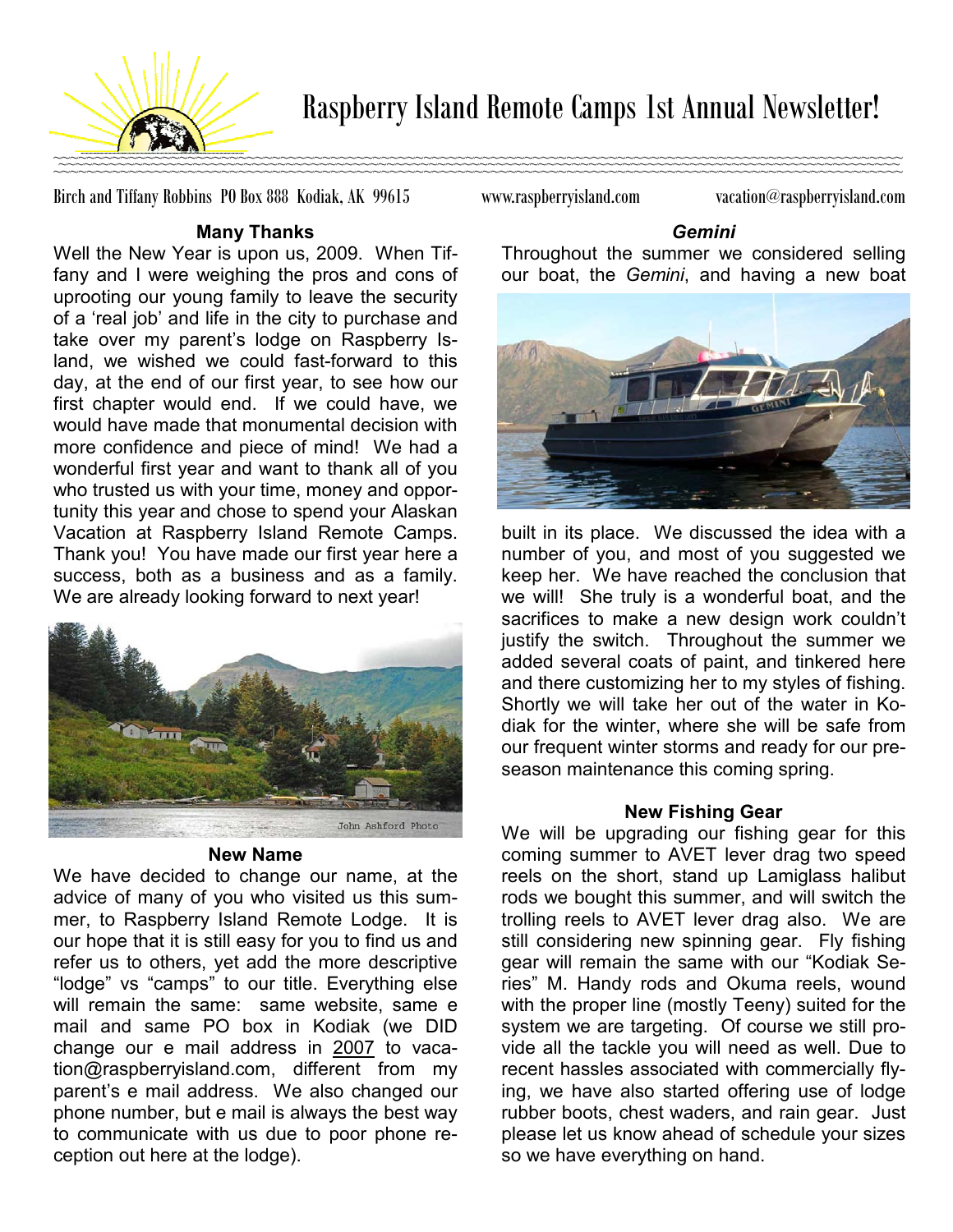### Web Page

By the time you get this we will have updated our website once again. You all shared so many great photos with us this summer we had to use them. Also, thank you very much for the many humbling quotations you left in our cabin logs, they have been added as well. Content is nearly doubled, so please visit next time you are browsing the web at www.raspberryisland.com. While you are there please feel free to say hi on our guest book page, or look at the scrapbook page to see more pictures of your trip.

## Kayaking

Kayaking this summer was again a tremendous success. Granny (Cilla, Birch's mom) showed many of you some of the best of Raspberry Straits. Many fond memories of hesitant first timers returning with a new skill, goal oriented trekkers searching for whales, and even kayak fishing! The sea otters are ever numerous, and some of you even kayaked along the coast to a river, up the river, all the way to the lake!



## Photos

We had quite a variety of talent here with cameras, on a professional trip or using their professional talents recreationally. Thank you all for sharing your pictures with us, and we hope you recognize them on our web page! We have put your names on the ones in this newsletter.

## Food

I find myself in conversation quite often regarding Tiffany's food that she prepares from scratch and serves every day. Before the season started she spent literally two months coordinating and preparing her menu. Out of that planning was rendered only six menus, six days of food. Since many of you are only here for a

week it seemed appropriate to serve the same best meals we could possibly come up with to each group. This year's menus featured seafood pasta, King Crab, fresh out of the ocean halibut and salmon, lots of sashimi, and of course smoked salmon from the cold smokehouse. New for next year will be prime steaks hand selected just for us by our new friends at Iowa Pacific Processors.



### Raspberry Island Apparel

Soon we'll have our gift store updated with more clothing. We are looking into more fleece, hoodies, hats, and are trying to get our logo on Buzz-Off bug resistant cloths. The bear and sun logo will remain similar, but the new name will of course be reflected, with Kodiak, Alaska on there somewhere.

#### Hiking

As you know, Granny is also our hiking guide. She led many a hiking expedition this year, either combined with or separate from her kayaking trips. Parked kayaks and walks along the beach or to the eagle's nest or a vigorous jaunt up the mountain behind the lodge resulted in deer, elk and bear viewing, as well as snow ball fights! Our views are certainly unforgettable and many cheers for those of you who enjoyed them.

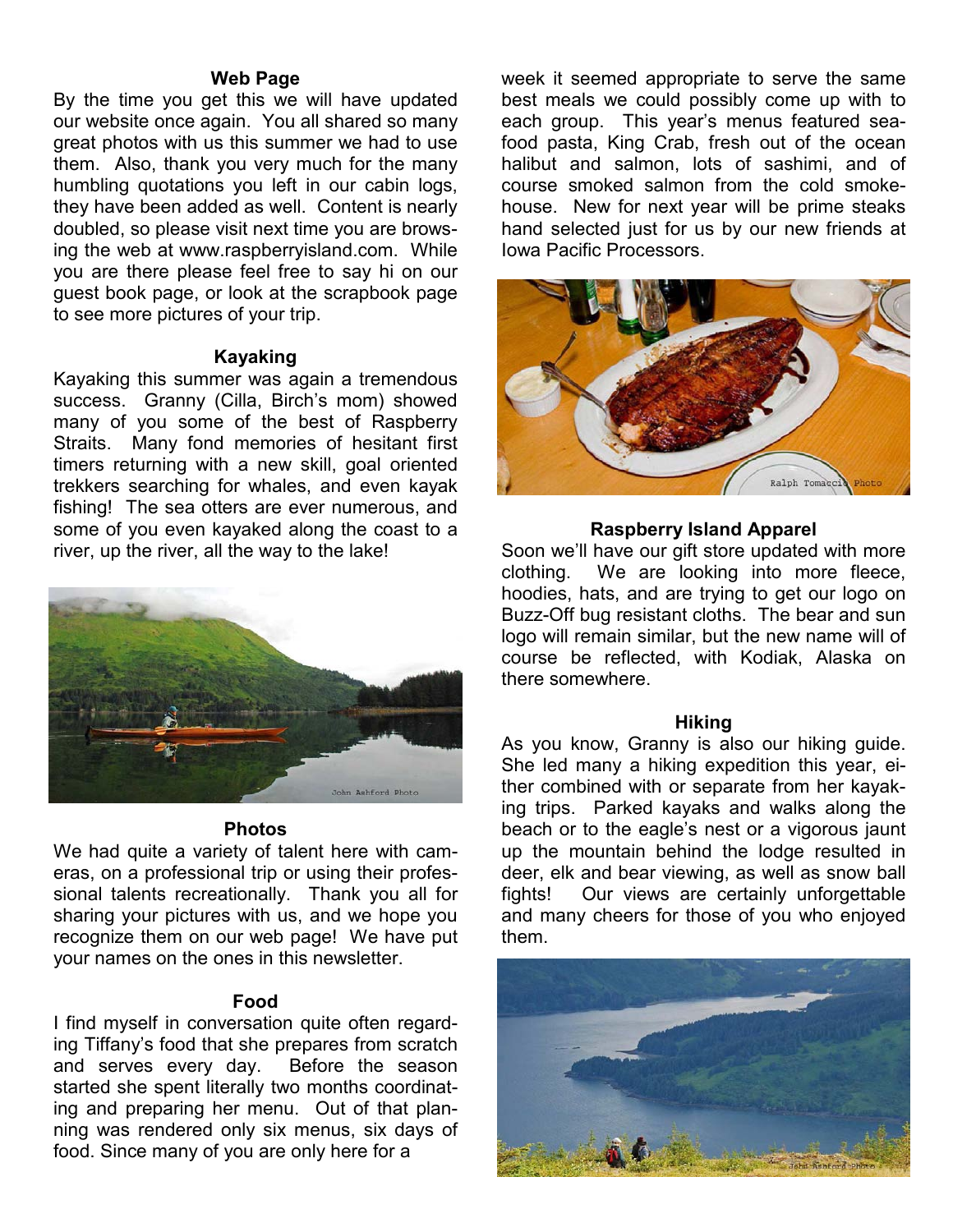## Fishing



We had quite the year of fishing this year, I must admit. A cold spring and summer disrupted salmon returns all over the West Coast US, and our halibut were on and off as well. The fishing was either out of this world, or very frustrating for me as a guide, searching for fish that seemed to be off track. In all, everyone seemed to go home with plenty of fish, (some of you even had to leave fish here and all of you practiced catch and release) and if it was a slow day we just had to work to find our fish. Seemingly once we found them again, they were thick! The kings stuck around a little later than usual, (Meribeth, yours was the biggest) and we were still picking a few up here and there in August while we were fishing for Silvers. We were also catching them for a while simply by casting to them from the boat. Also interesting was the number of sea run Dolly Varden we were catching while trolling for salmon or casting to them from the boat-quite fun. An abnormally good Sockeye return to a couple of our systems that we fish provided some great fishing as late as July. We caught one of the biggest Ling Cod I have ever seen this year, I suspect he was in the low 60lb range, and after a pleasant release he is still out there. We had some great days on halibut, and I am looking forward to trying some new spots we discovered later in the fall last summer that were



very productive. We also tried some new areas for silvers in September with our fly rods, and some of them were truly amazing, targeting 2-3,000 fish all by ourselves. Can't wait to get back there again! Finally, I am looking forward to fishing new areas this summer, places I have never fished but



have always been curious about. The good ol' hotspots continued to produce fish, but my curiosities lured me to new areas this past summer and in many cases the rewards were well worth the extra 10-15 minutes of travel time.

#### "Kegerator"

One of the changes Tiffany and I decided to implement as the new owners of Raspberry Island Remote Camps is the "Kegerator." The kegerator is down by the beach and serves mountain



stream cooled beer on tap, locally brewed in Kodiak, Alaska by our friends at the Kodiak Island Brewing Company. As usual the beer is complimentary and serving it helps Tiffany and I feel like good hosts. We continue to just as happily offer a variety of complimentary wines.

## New Brochure

We should have a new multi-page color brochure coming off the press by the time you receive this newsletter. It is really aimed at folks who have never been here before, and directs them to our extensive web page. However, if you would like a copy or know someone who would, please e mail us a with a mailing address and we are happy to send them out.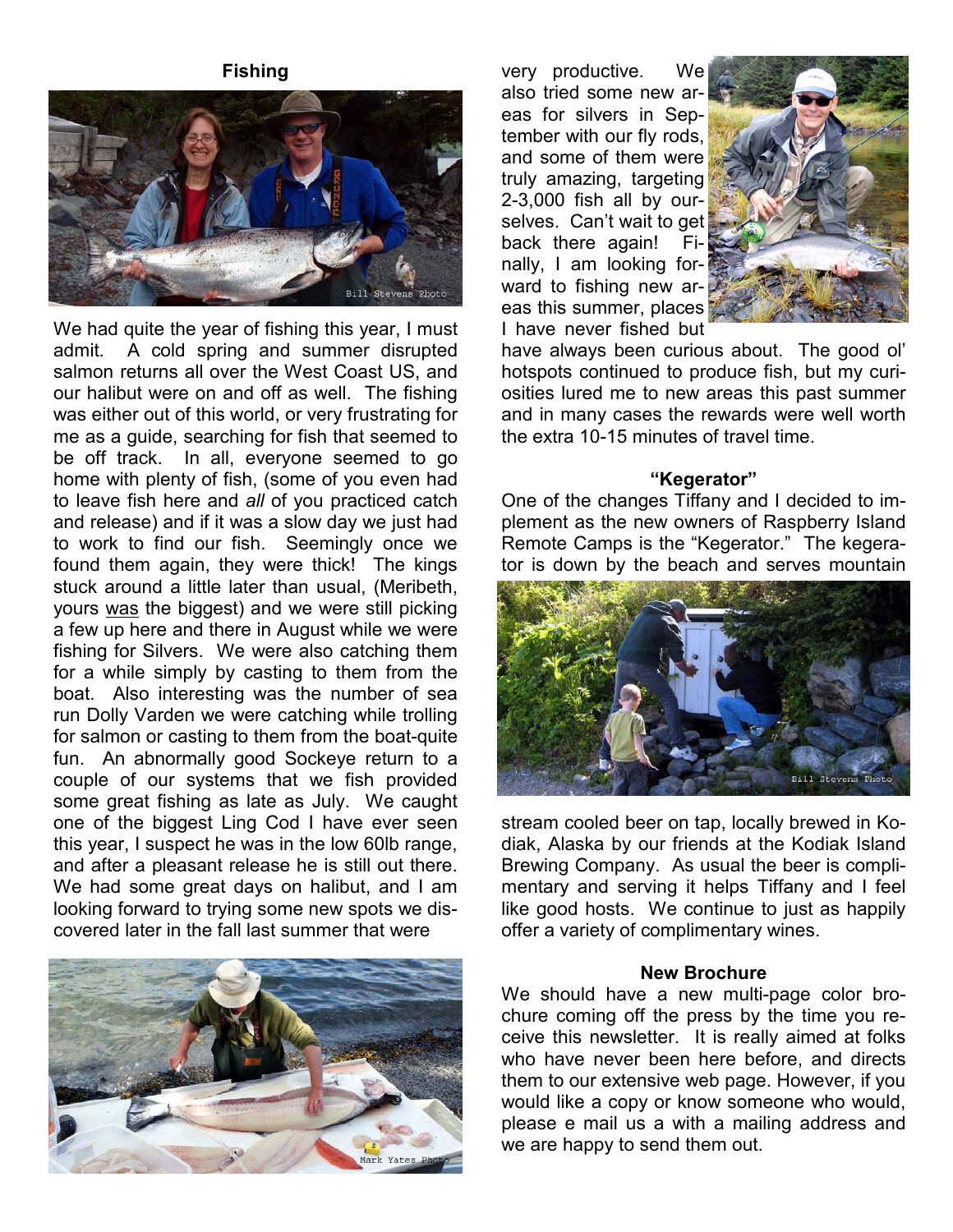### Bear Viewing

Bear viewing this summer was, in all, incredibly successful. Tiffany and I began to promote bear viewing, especially fly out bear viewing, more



than ever this summer. Our Explorer Package was designed to include two days of fishing, the fly out bear view, and two days of kayaking and hiking into one trip and was popular, but we also had guests request the bear view as the primary purpose of the visit to Raspberry Island, and organized other activities around that. It was quite fun, viewing bears do their thing, seeing the volcanoes and glaciers, and enjoying your pilot/ guide (Crazy Phil, Wrangler Willie, Josh—we have to come up with a nickname for Josh if he comes back this summer).

## Super Adult Staff (S.A.S.) Program

We decided to continue my parents' use of a CIT (crew in training) program, but reorganized and re named it to the SAS Program. Where the CITs where mostly younger adults in their teens, we now encourage more seasoned adults to join us on Raspberry for a week or more of helping out with various responsibilities in exchange for free time during the day to enjoy the locale. We are currently recruiting for 2009, so please e mail us if you are interested! The position description is also currently listed on our website under the 'employment' section.



## Fisher and Sage

When Tiffany and I were pondering the opportunity to move to Raspberry Island one of our main concerns were our two kids, Fisher and Sage. Fisher is now four, and Sage is about two and a half. Our concerns were two sided; first, how would they react to growing up without peers? Sure, the folks visiting us from around the world every summer will expose them to a number of influential and diverse people, but what about kids their age? What about schooling, and health issues that may arise? Though these are still valid questions, we do not dwell on them too much since I was brought up in the same environment and 'turned out' okay. (e mail us if you disagree :) Secondly, how would YOU respond to two young kids running around? We were



thankful that our kids seem to be well behaved and our guests seemed to enjoy them. We were also surprised and humbled that one compliment we received from many of you this summer was, "thank you for making us part of the family." Our focus will remain on emphasizing your comfort on your vacation, but we thank you for the compliment!

### Hydro Electricity

We are very thankful our Hydro Electric plant worked so well again this summer. Tiffany and I installed an intake/filter at the top of the pipe, which kept the pipe full of clean, pure water! We produce more power than we need, even with all of the freezers operating and the vacuum sealer running. It is quite nice to have. Also installed are three solar panels, which are typically on 'sleep' mode since the hydro is so productive!